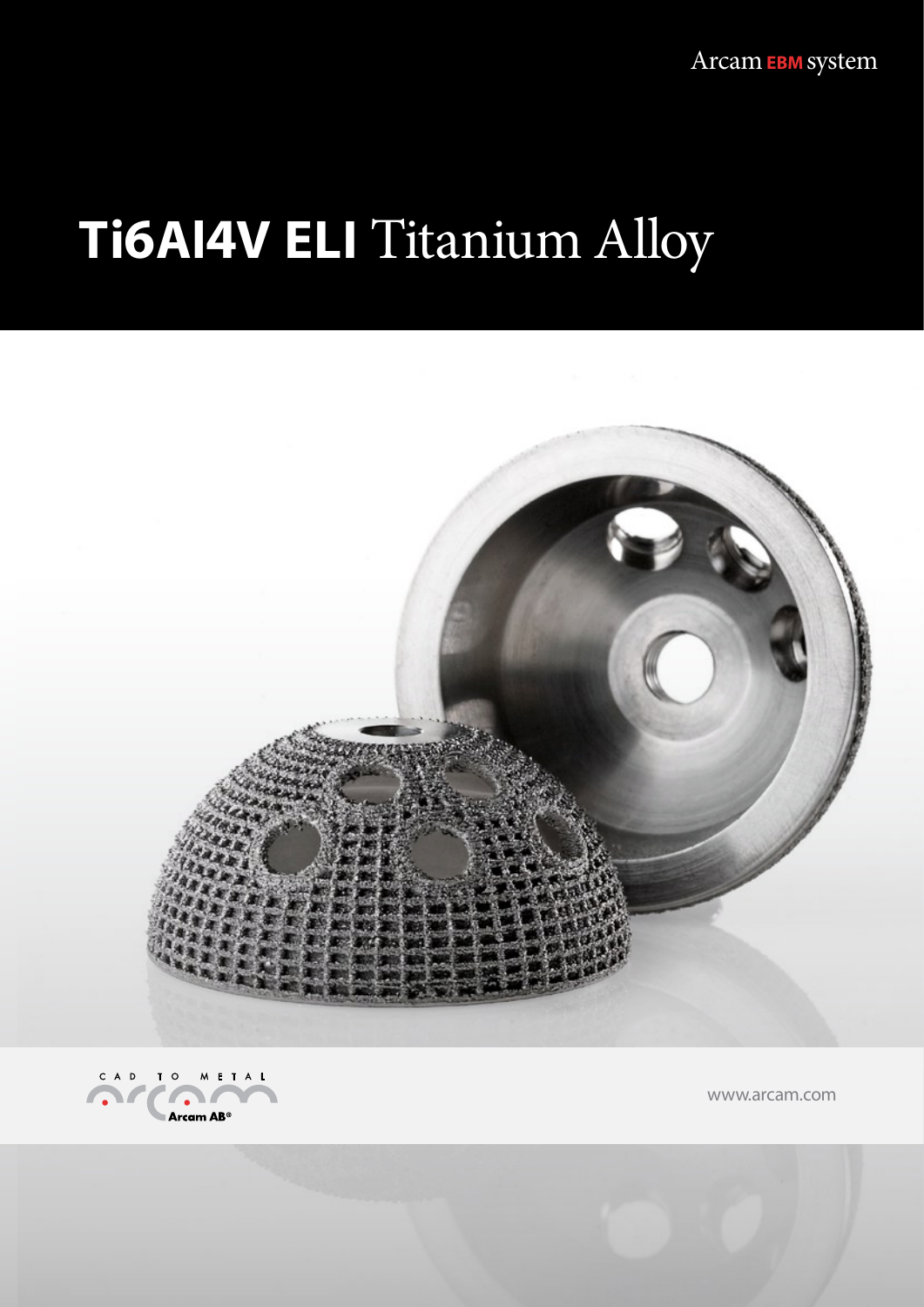### **General characteristics**

The high strength, low weight ratio and outstanding corrosion resistance inherent to titanium and its alloys has led to a wide and diversified range of successful applications which demand high levels of reliable performance in surgery and medicine as well as in aerospace, automotive, chemical plant, power generation, oil and gas extraction, sports, and other major industries.

In the majority of these and other engineering applications, titanium replaces heavier, less serviceable or less cost-effective materials. Designs made using the properties provided by titanium often result in reliable, economic and more durable systems and components. These titanium components often substantially exceed performance and service life expectations at a lower overall cost.

Titanium is available in several different grades. Pure titanium is not as strong as the different titanium alloys are. Ti6Al4V is the most widely used titanium alloy. It features good machinability and excellent mechanical properties. The alloy offers the best all-round performance for a variety of weight reduction applications in aerospace, automotive and marine equipment.

Hot Isostatic Pressing (HIP) is recommended for fatigue-loaded components. The following HIP parameters are recommended:  $-920^{\circ}$  C

Ti6Al4V also has numerous applications in the medical industry. The biocompatibility of Ti6Al4V is excellent, especially when direct contact with tissue or bone is required.

### Arcam**EBM** system

#### **Special characteristics**

Ti6Al4V ELI (Grade 23) is very similar to Ti6Al4V (Grade 5), except that Ti6Al4V ELI contains reduced levels of oxygen, nitrogen, carbon and iron. ELI is short for "Extra Low Interstitials", and these lower interstitials provide improved ductility and better fracture toughness for the Ti6Al4V ELI material.

#### **Applications**

Ti6Al4V ELI is typically used for:

- Biomedical implants
- Aerospace components
- Cryogenic applications
- Offshore equipment

The alloy's high resistance to stress corrosion cracking (SCC) in sea water makes Ti6Al4V ELI an obvious choice in applications that require both high strength and corrosion resistance.

#### **Powder specification**

The Arcam Titanium Ti6Al4V ELI (Grade 23) is a gas-atomized powder with a particle size between 45 and 100 microns. This limit on the minimum particle size ensures safe handling of the powder.

Please refer to the Arcam MSDS (Material Safety Data Sheet) for more information about the handling and safety of the Arcam Ti6Al4V ELI alloy.

## **Ti6Al4V ELI** Titanium Alloy

#### **POST PROCESSING**

#### **Heat treatment**

- 1000 bar
- 120 minutes

#### **Machining**

Ti6Al4V ELI parts manufactured in the EBM process feature good machinability and can be machined without additional operations.

The following factors contribute to efficient machining of Ti6Al4V ELI parts:

- Low cutting speeds
- High feed rate
- Generous quantities of cutting fluid

– Sharp tools – Rigid setup

#### **Welding**

Ti6Al4V ELI may be welded by a wide variety of conventional fusion and solid-state processes, although its chemical reactivity typically requires special measures and procedures.

#### **Arcam Ti6Al4V ELI Rotating Beam Fatigue Test**





Scull with lattice custom implant.

#### **CHEMICAL SPECIFICATION**

|               | Arcam Ti6Al4V ELI* | Ti6Al4V ELI Required** |
|---------------|--------------------|------------------------|
| Aluminium, Al | 6,0%               | $5,5 - 6,5%$           |
| Vanadium, V   | 4,0%               | $3,5 - 4,5%$           |
| Carbon, C     | 0,03%              | $< 0.08\%$             |
| Iron, Fe      | 0.1%               | < 0.25%                |
| Oxygen, O     | 0,10%              | < 0.13%                |
| Nitrogen, N   | 0,01%              | < 0.05%                |
| Hydrogen, H   | $< 0.003\%$        | < 0.012%               |
| Titanium, Ti  | Balance            | Balance                |
|               |                    |                        |

\* Typical \*\* ASTM F136

#### **MECHANICAL PROPERTIES**

|                                | Arcam Ti6Al4V ELI* | Ti6Al4V ELI Required** |
|--------------------------------|--------------------|------------------------|
| Yield Strength (Rp 0,2)        | 930 MPa            | 795 MPa                |
| Ultimate Tensile Strength (Rm) | 970 MPa            | 860 MPa                |
| <b>Rockwell Hardness</b>       | 32 HRC             | 30-35 HRC              |
| Elongation                     | 16%                | $>10\%$                |
| <b>Reduction of Area</b>       | 50%                | >25%                   |
| Fatigue strength @ 600 MPa     | >10,000,000 cycles | >1,000,000 cycles      |
| <b>Modulus of Elasticity</b>   | 120 GPa            | 114 GPa                |

\* Typical \*\* ASTM F136

The mechanical properties of materials produced in the EBM process are comparable to wrought annealed materials and are better than cast materials.



Titanium powder.